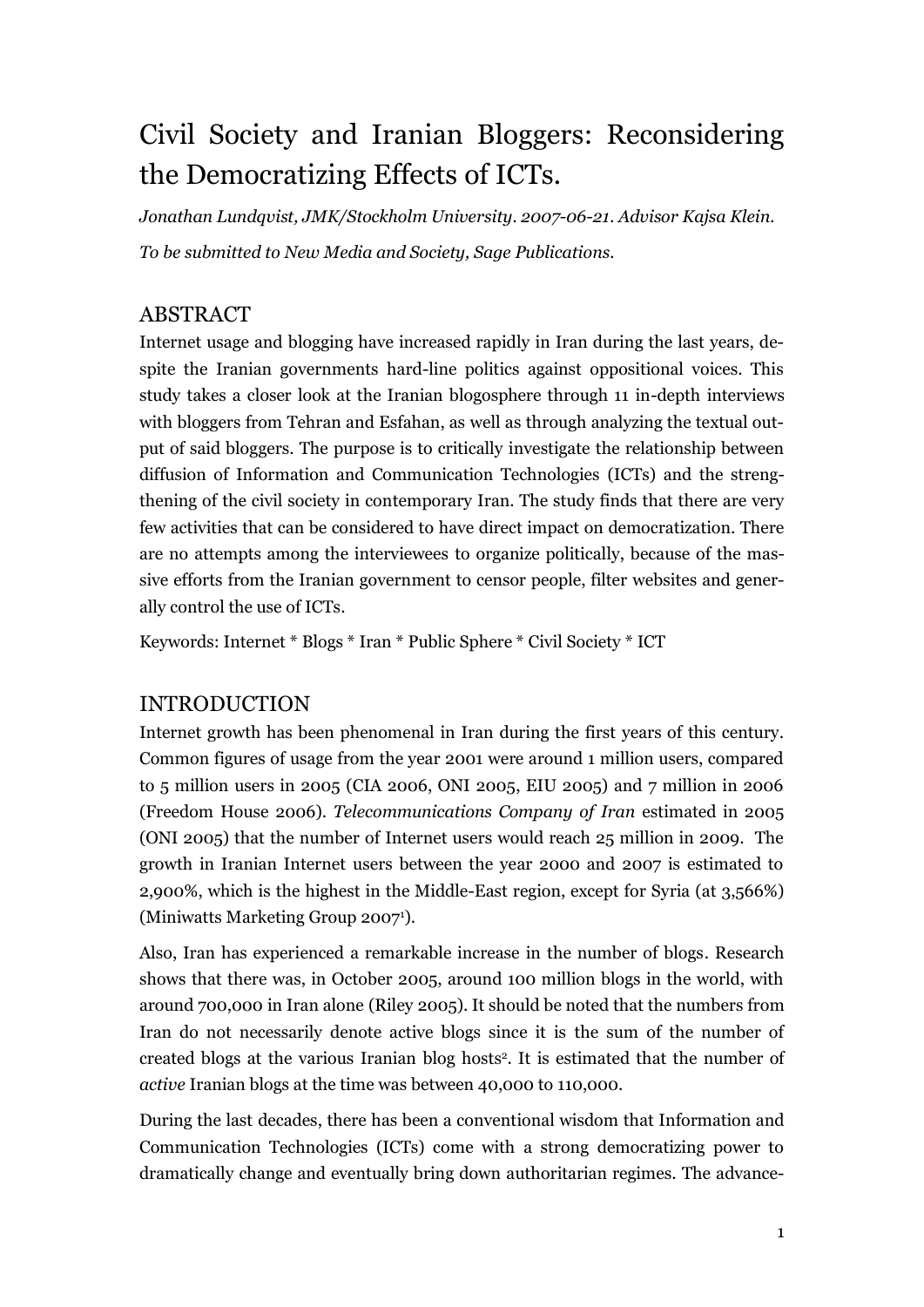ment of ICTs has been discussed in political circles for decades as a means to change the outset for political evolution. Often, a very optimistic view is heard from worldleaders and journalists, who believe that the Internet will lead to a salvation for, among others, the democracy-starved third world. Others mean that this view is simplistic and that there is no empirical evidence to support such claims; authoritarian states have ways of controlling and suppressing dissent wherever it appears, and have quickly learned to control all new communication technologies as they emerge – even in digital forms. (Kalathil & Boas 2003).

Iran is a country where the government tightly controls its citizens, and although democracy is inherently difficult to measure (Landman 2007:4) the country receives a Freedom House score of 6 out of 7, with 7 being complete lack of freedoms (Freedom House 2007). It also maintains a lot of control over the traditional media and government censorship affects all those who attempt to voice an opinion and participate in the public debate (ONI 2005). However, entirely new categories of people have become involved in the vibrant public sphere made possible by the adoption of ICTs, and the content they produce could possibly challenge the ideas of the traditional political debate that used to be available only to a few hand-picked elites. History shows that technological shifts promote and go hand in hand with social and structural changes in a society. In Iran, the introduction and acceptance of the audio cassette is usually considered paramount for the 1979 Islamic revolution to gain momentum enough to overthrow the Shah (Eickelman & Anderson 1999).

But the question is if the Iranian government might have realized this danger and can steer the use of Internet in a direction, though filtering and governmentally owned networks, to such a degree that it severely limits the possibilities of change. Bloggers are threatened and even jailed for their writings; their sites are censored and shut down (RSF 2006).

I aim, in this article, to investigate the relation between blogging and democratic change in contemporary Iran – a country with an appalling history when it comes to freedom of speech. My interest is focused on the possibility for the ICTs to be used as a means of achieving political change, and thus influence the future development in the country. Central to answering my questions are the study of non-elite participation in politics and the organization of civil society. I have for that reason made indepth interviews, on location in Iran beginning in May of 2006, with Iranian bloggers, as well as analyzed what they write on their blogs. My purpose with the interviews was to study the bloggers themselves and their motivations for blogging, to investigate what got them started and what keeps them going. The purpose with the contextualization of the written material is to compare their output with the actions of the government and its counter-measures; Finally, I will assess to what extent the activity of bloggers in Iran can be seen as window of opportunity for structural change.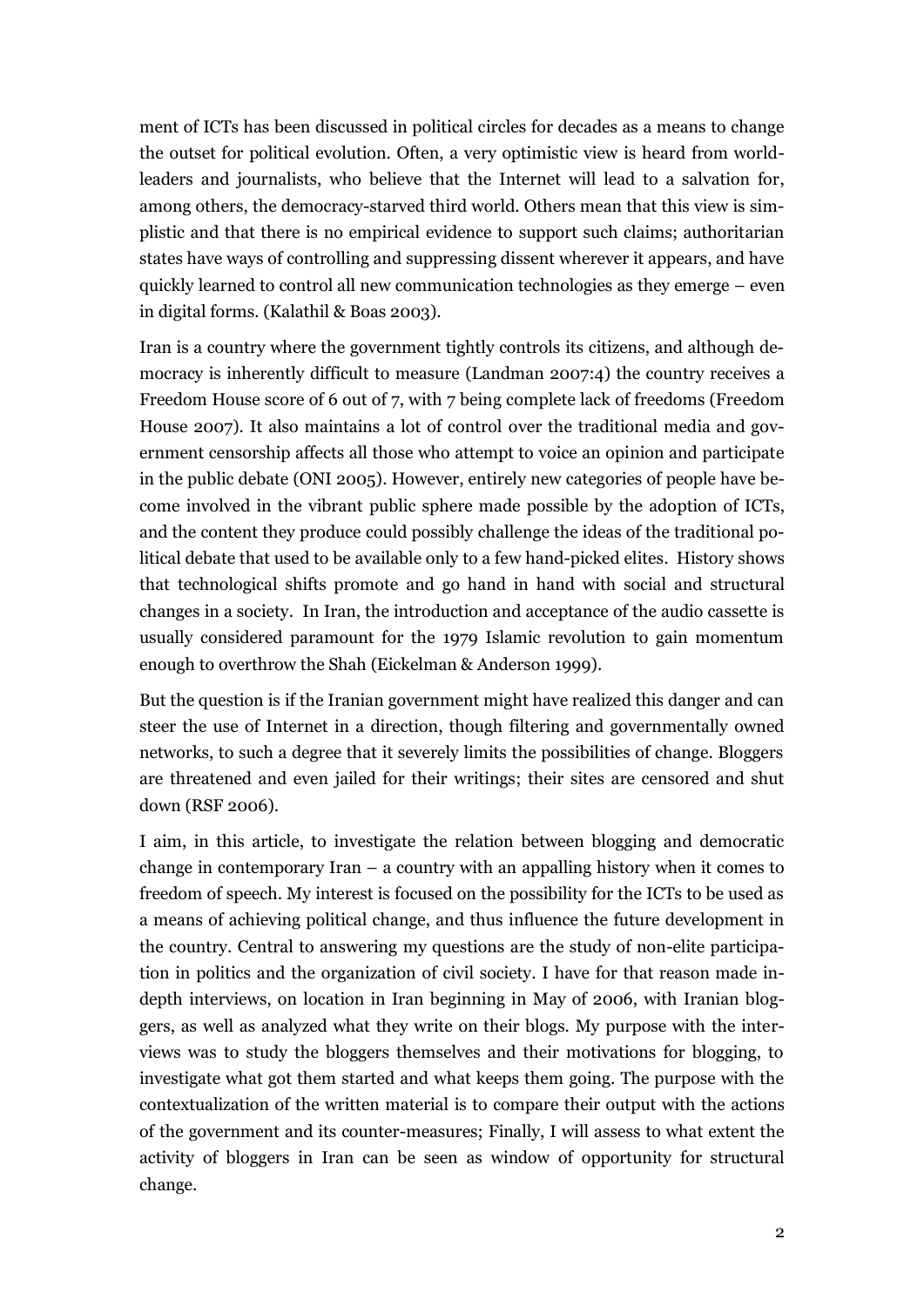In concrete terms, I will attempt to provide answers to the following questions:

- 1. What are the bloggers" own motivations for participating in the online community?
- 2. Are there traces of politics in the textual output? Can the output help to evolve or influence the societal development and strengthen the civil society?
- 3. How can their actions be described in terms of challenging the current order and promote deeper democracy? What are the counter-reactions from the Iranian government to maintain *status quo*? How do they handle sensitive subjects and threats of filtering?

## ICTS AND TECHNO-DEMOCRATIC DETERMINISM

Optimists take for granted that the introduction of communication technology leads to increased exchange of ideas and that mediation itself is constructive (Bohman 2004:47). This way of thinking can be seen in many aspects of society; not only in politics but also in the popular press and in the academic community. Critics say that researchers who claim technology provides an automatic path towards development and democratization display a mono-causal worldview, where the process often starts with the researcher describing the components of a new technology and its properties. Then, with the technology"s importance established, the researcher extrapolates its potential over the whole of society. For instance, if the technology is claimed to be participatory, the analyst claims that the whole world will become less hierarchical, as is the case with the Internet. This would mean that impact of technology flows to development of the society (Wilson 2004:20).

This technological determinism, though, is not shared by everyone. Evidence shows (Kalathil & Boas 2003) that most regimes, desperate to retain *status quo* to ensure their own institutional survival, are indeed quite good at forming policies and plans to lessen the impacts of change – or at least the rate of the change. The powers of many of these governments are absolute, and they can successfully hinder development. It is also important to note that multi-national corporations play a surprisingly little part in the success of ICT projects, while national "ICT champions" who can inspire and make strong policies are of more importance. An active government with clear policies is thus crucial to any provide access to the Internet at all (Wilson 2004:391).

Governments build on a legacy of ICT control and in most countries where the Internet is now being repressed and controlled, the challenge to constrain use that is deemed dangerous or inappropriate, is a battle fought for a long time. The legacy of maintaining a grip of inter-personal communication often extends to everything from mass media to telecommunications and has been done for decades. Although the academic and scientific communities are often first to adapt Internet technology, the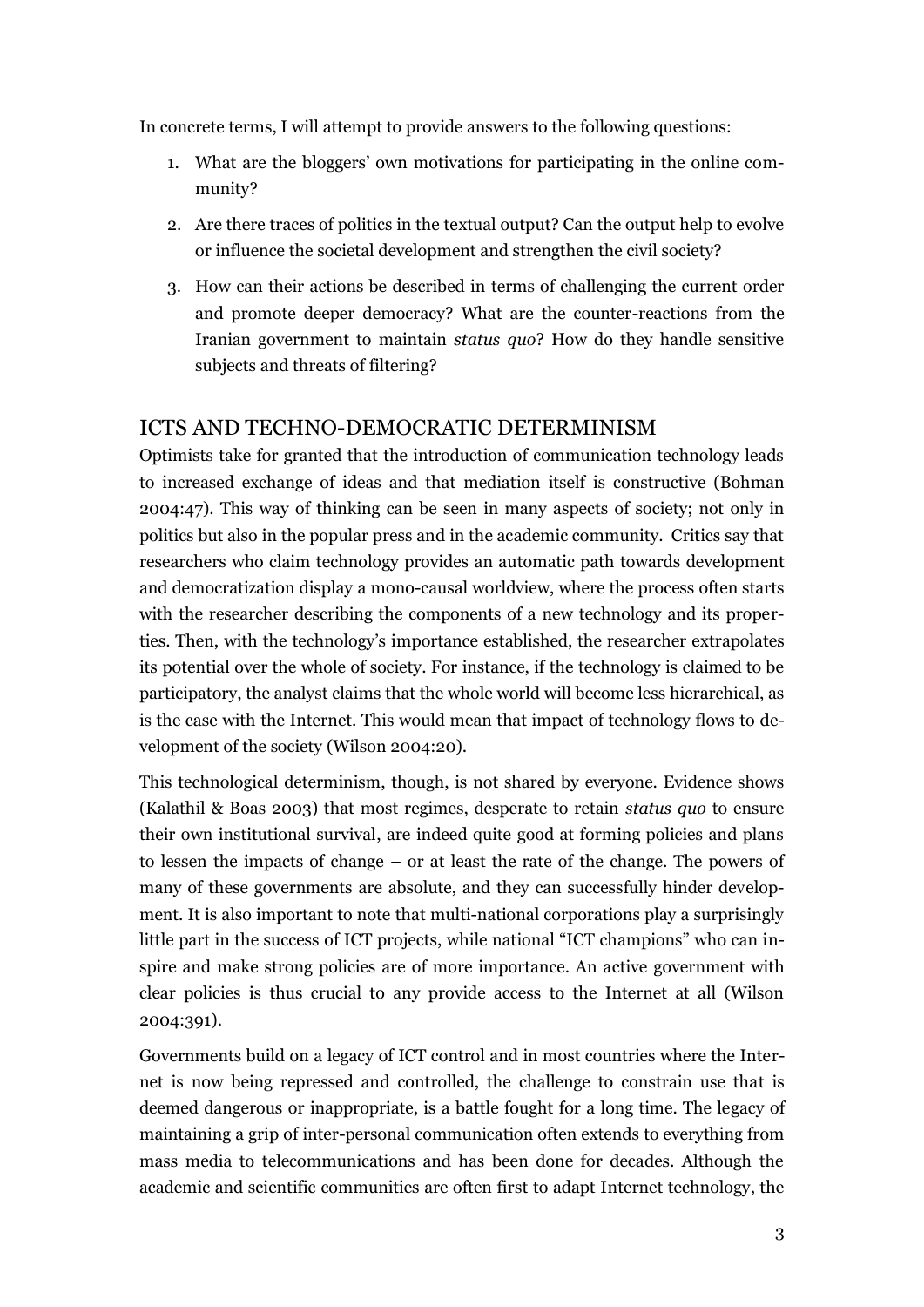state is usually the player who diffuse the technology into the broader population (Kalathil & Boas 2003:137). When doing so, they take their time to ensure that they remain in control over the infrastructure – and hence in executive control over the information that passes through the cables. Thus, links between structures and institutions play a determining role in the development of ICTs (Wilson 2004:391).

Many governments are not oblivious to the technological developments, and have devised national ICT plans in order to put the technology to good use – i.e. for their own purposes. The states plans, besides policies on the macro level, often include use for ICT in everything from e-services to propaganda (Kalathil & Boas 2003:139). One aspect of propaganda is that the state-run newspapers and television channels often take quite an active role on the web. These new channels are then used to fine-tune an ideological message to the general public, under the pretense of free expression. An Iranian example is the blog of President Ahmadinejad where he is perceived to talk directly to the people without middle-men.

The infrastructure is very complex and achieving effective access to ICTs is much harder than achieving formal access (Wilson 2004:391), which makes government involvement almost inevitable when it comes to wiring a country. This gives the government an opportunity to impose censorship on the data transmitted.

Authoritarian governments often use censorship or access control as a means to constrain politically sensitive or morally questionable material, in Iran"s case, material ranging from Western political commentary to pornography, from getting to the general public. No measure to censor can be foolproof, and circumventing the firewalls can be quite easily done by web-savvy surfers. This however, is of less concern for the state in reality; the blocks are usually cumbersome enough to go around hindering mass spread of information. Another option for the regimes to remain in control is less technological: restrictions of physical access. These states often opt to nationwide intranets in an attempt to take advantage of the added efficiency of a networked society, while harnessing the dangers of the global free flow of information (Kalathil & Boas 2003:141). In the fall of 2006, as high-speed broadband connection became more and more common in urban Iranian homes, a new decree was suddenly presented. Effective immediately, no Internet access to private homes could be of higher speed than 128 kilobit per second<sup>3</sup>. Officially, the reason for this was to limit the influx of "immoral" influences from the non-Islamic world, primarily though filesharing networks and sites like *YouTube* and *Google Video* (ONI 2006).

Previous research shows that citizens of countries where censorship is common often have a good understanding of what is acceptable use. The limits and the boundaries of society have been fed to them for decades. So, even without being physically hindered to access information or without mechanisms that prevent people from expressing themselves freely – in an absolute meaning of the word – people often know exactly how to act and what to say. (Kalathil & Boas 2003:142). Effective from 1 Jan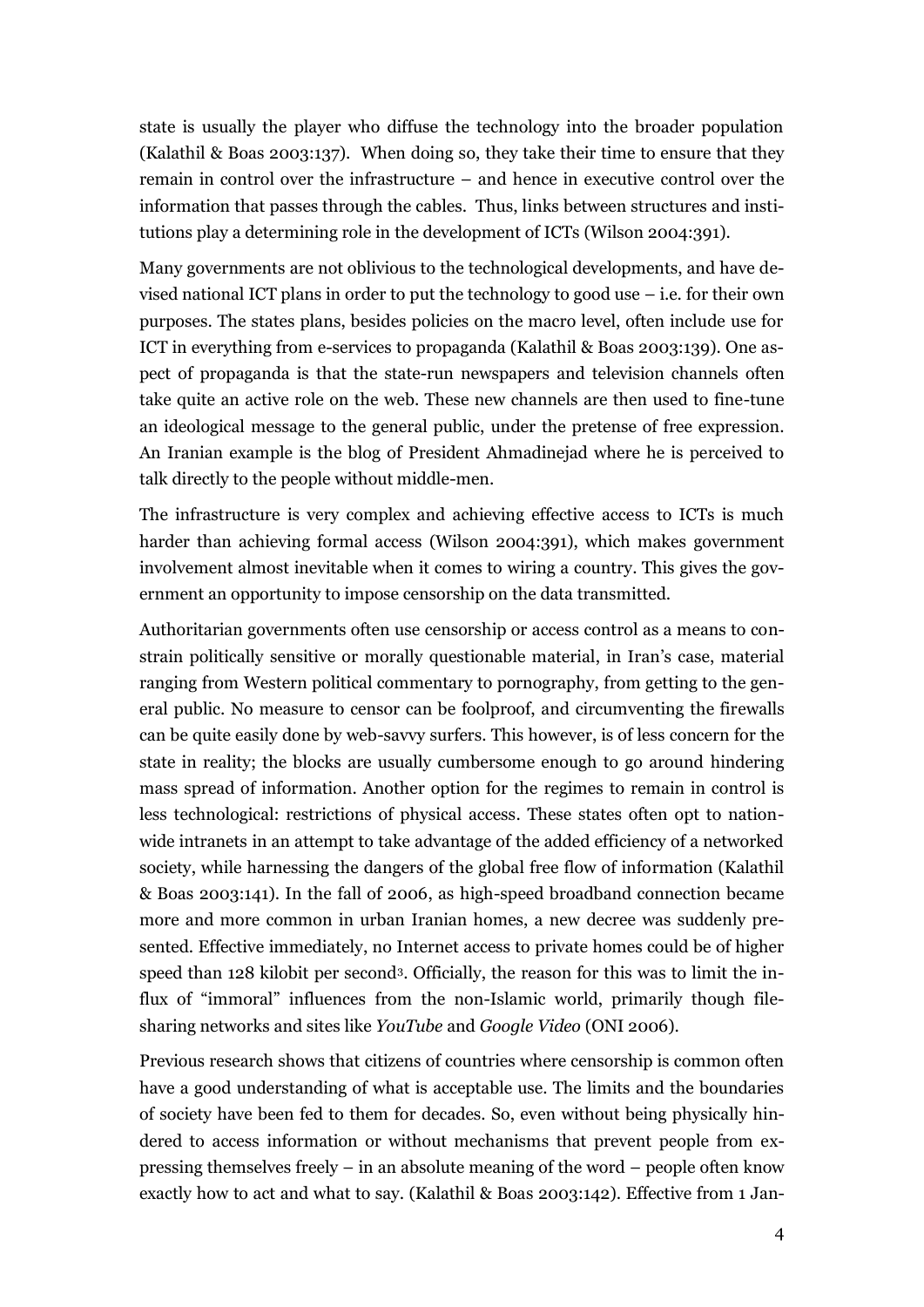uary 2007, all Iranian blogs were given a two-month's grace period to register with a governmental agency (*Samandehi*). Failure to do so might result in being blocked by the filters. Registration includes providing name and contact information. At this time, the information is not verified by a physical contract.

#### CIVIL SOCIETY AND THE PUBLIC SPHERE

Ever since the early writings of de Tocqueville, political philosophers have made a distinction between different societal structures with regards to their relationship to the state (Kaldor 2003:19). The term "civil society" has evolved greatly in the last decades and there are a myriad of definitions. According to the London School of Economics (2004), the civil society is defined as the totality of the voluntary organizations in a country – free from (direct) influence from the state. This social sphere is considered to be beneficial for democracy since it organizes people in settings where they can express opinions and ideas without government involvement. Harvard professor Robert Putnam (1993) has widened the definition to also include more individual efforts, and stress that even non-political constellations of people are strengthening democratic values. He uses the term of *social capital* which is transferred into the political sphere and helps to hold society together – facilitating an understanding of the interconnectedness of society and interests within it.

Peter Dahlgren (1995:7) describes Jürgen Habermas" theory on the public sphere as where exchanges of information and important ideas are allowed to take place. The public sphere exists when citizens, exercising their rights to assemble and associate, meet in open forums to discuss current events, primarily political issues. Habermas suggests that the public sphere is signified by rational discussions and that these discussions have an implication on the surrounding society.

Scholars have criticized Habermas for his monolithic view on the public sphere. The general opinion has been that there have always been alternative or counter public spheres that question the mainstream hegemonic sphere and find another space where they can discuss an alternative agenda. This has been suggested in terms of class; what is called the "proletarian public sphere" by Oskar Negt & Alexander Kluge (1993) as a response to Habermas" bourgeois focus, and in terms of gender and feminism; by Nancy Fraser (1992). The belief that all forms of public expression can share the same space cannot withstand tests of pluralist modern society. The existence of such alternative public spheres is also central to when describing the Internet because of its plethora of uses by different groups (Dahlgren 2005:152).

Dahlgren (2005:148) conceptualizes the public sphere using three "dimensions". The structural dimension is the institutional features of the space. This includes the economic issues of ownership as well as legislative aspects. In terms of the Internet, this dimension is often comprised by legislation regarding access and censorship, but also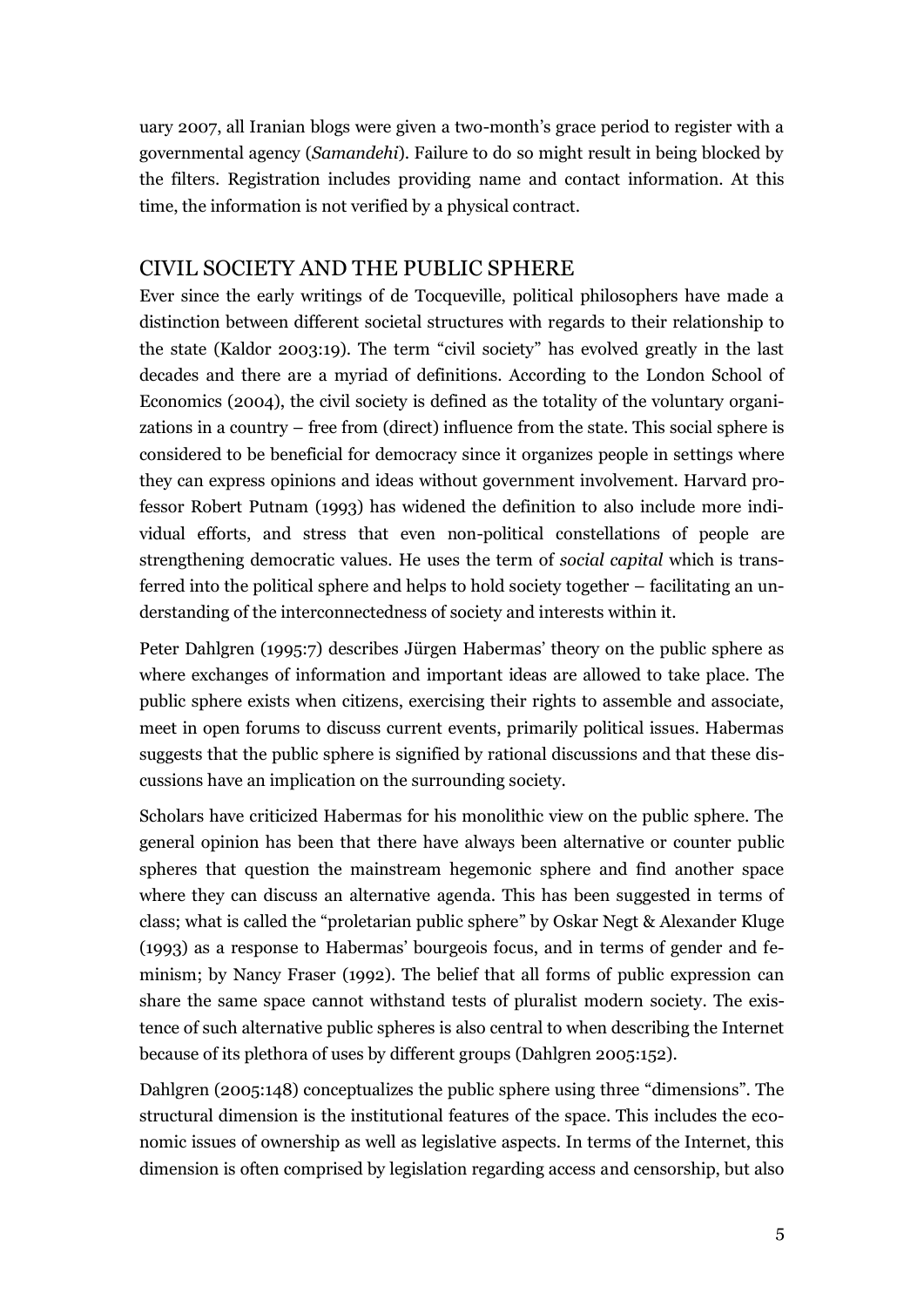more mundane aspects such as social, economic, cultural, technical, and even Webarchitectural features.

Representation is the output of the media is the second dimension; everything from mass media such as news programmes, to "minimedia" such as newsletters or small publications. Dahlgren notes that given the increasing "massification" of the contemporary Internet, questions on neutrality, fairness, accuracy, completeness, pluralism of views, agenda setting, ideological tendencies and modes of address, is just as important as with traditional media.

The third dimension is interaction, where Dahlgren points out that there are two aspects of this, the first being the interpretative process of receiving information and making sense of it. The second aspect is the possibility for the citizens to engage in a dialogue among themselves. This interaction can be anything from a person-toperson conversation to a large meeting, whether deliberative or not. The interesting thing with the Internet, Dahlgren notes, is that the boundaries of different modes are blurring. A conversation might just as well be with thousands of people as with one, and such conversations can be read by many – just like a traditional mass media.

#### An Islamic Space

When describing the history of the public sphere in Iran, it is impossible not to take under consideration the huge impact from the religious traditions in the region. Public dialogue has held a very special place in the Islamic world, in the sense that the discourse has mostly been crafted and controlled by the religious elite, and it lacks much of the historic traditions of public debate that was the foundation of Habermas' metaphorical bourgeoisie public sphere. In the Islamic world, much of the public debate have circled around religious matters, and the ordinary people were not allowed to participate in the process of interpretation, since this was reserved the "*ulama* – the religious scholars (Eickelman & Anderson 1999). Even though Iran cannot be directly compared, neither geographically or culturally, to the larger body of Arab states, some research can still provide a meaningful background to how the Islamic world has, thus far, related to developments in technology.

Historically the Middle-Eastern states have tried hard to put any new media technology into the service of this structure, for instance the access to printing presses and the distribution of newspapers. A more recent example is control over the mass media, with a monopolized broadcasting system to foster common, shared values and "modern" identities. This has forced any opposing voices to use alternative outlets, creating alternative public spheres beyond the officially sanctioned discourse. These alternative discourses are often also religious, but carry an oppositional interpretation not favored by the ruling class (Eickelman & Anderson 1999). Satellite television is illegal in Iran and owning a parabolic dish is prohibited. Still, possession of such dishes is very common, and most have no problems to access Western television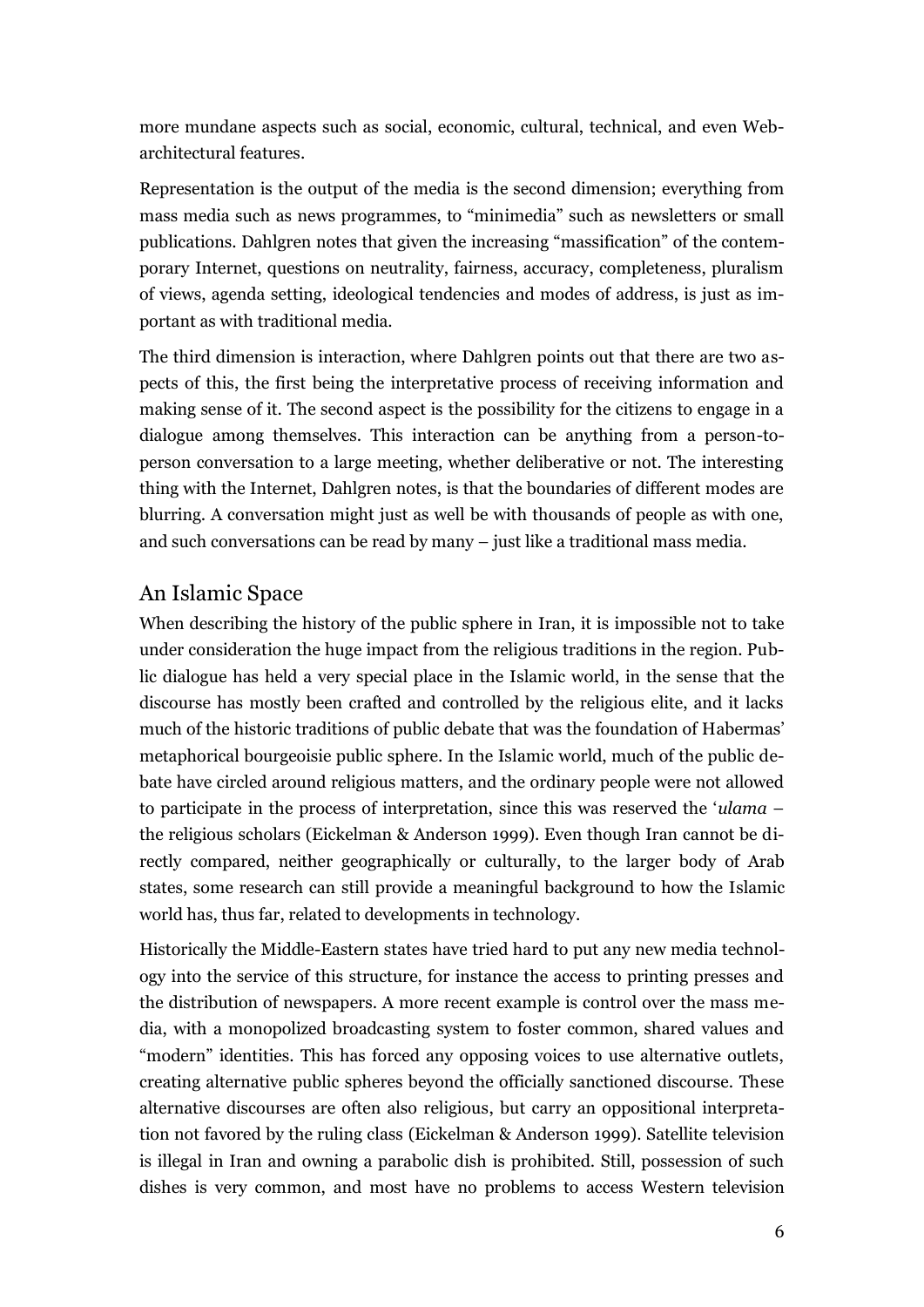(Sreberny 2000). Several million satellite dishes are in operation in Iran (ONI 2005). The police do periodic raids and seize equipment, and the owner is harshly fined (Fathi 2006).

Dale Eickelman & Jon Anderson (1999) argue that the introduction of new media – meaning global telecommunications in general and the Internet in particular – has had two principal effects on the public discourse: First, they say, the asymmetry has changed as the lines between sender and receiver (producer and consumer) have blurred. More and more people participate in the religious and civil discourse. As such, new media is more participatory, and whether intended or not, it makes for a more diverse public sphere. Second, they say, the boundaries between public and private communication have changed. What was before a conversation between friends in the same geographical context, may now spread beyond national and cultural borders, and may be interpreted very differently. A message intended for one medium might carry entirely different connotations when interpreted in another country – or through another medium. As the Internet allows for anonymous communication between large bodies and groups of people, the conversations change and enter realms that were previously only possible between people who knew each other well. This changing rhetoric of norms transforms the social imaginary and the idea of the public (Warner 1992:378).

This has led to an enormous increase in civil pluralism in traditionally Muslim countries, where the authority of the *'ulama* has been contested (Anderson 1999). Some of the most important interpretations of Islam in the last decades have been done by men and women with little or no formal training in *fiqh*; the Islamic jurisprudence (Norton 1999:17).

Today"s civil society in the Middle-East has often been described – at best – as fragmented and disperse, in opposition to what is believed to be needed to grow and sustain a viable pro-democracy movement (Said 1996). And it is believed that "weakness[es] of and division within civil society seem likely to be a major problem in the future process of democratization" (Bromley 1994:166). A lot of the groups that do exist are not after any democratic changes, but rather constellations opposing current – often leftist – regimes in the name of Islam. These military Islamite groups are considered to be very dangerous by the current regimes, and there are constant attempts to control or contain them (Haynes 2001:174, Halldén 2003, Pierret 2005).

Civil society groups that are concerned with democracy are often found within more secularized classes of society (Leftwich 1997), something that in most of the Middle Eastern countries are getting less and less common, as disillusioned youth find refuge in mosques in order to escape problems with an exploding rate of unemployment and dark hopes for the future (Gardell 2005:118). Iran's unemployment too  $-$  especially among young people – is excruciatingly high, with figures such as a 35% unemployment rate among young people. A group that is particularly hard-pressed is the re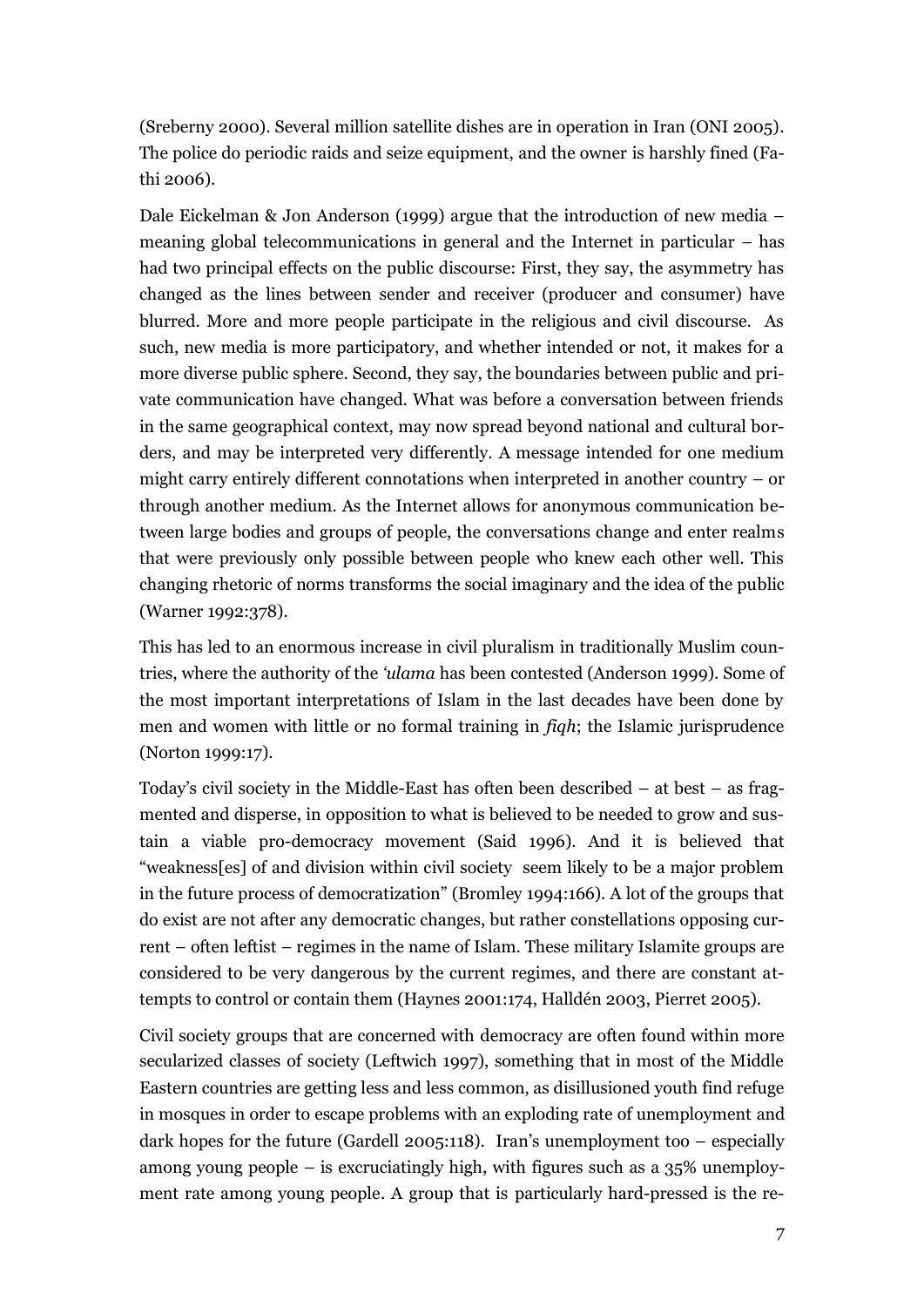cently graduated academics. One of the reasons for this development is the Islamic Republic"s pro-natalist campaign in the beginning of the nineteen-eighties, during the Iran/Iraq-war, to promote childbirth in order to create a twenty-million man revolutionary army (Amuzegar 2004). To get ahead of the competition, youths can join the Islamic *Basiji* militia, and get preferential treatment at universities and government positions (Kamangir 2007).

#### METHOD

The first part of this study is centered on the activities of 11 respondents who are active in the Iranian blogosphere. In-depth interviews were conducted during a twomonth research trip to the cities of Tehran and Esfahan in Iran in the spring and early summer of 2006. The interviews were semi-structured (cf. Flic 2002) and involved questions on motivation, production and matters surrounding their daily life. Some of the interviewees I met with only once and interviewed for an hour or two in an informal setting such as a café or at the persons home. Others I spent considerable time with. They became key informants and provided me with access to other informants in the manner of a snowball sample. The ages spanned from 19 to 35 years and in the end, almost half of the interviewees turned out to be women.

The second part of the study is a contextualization of the interviews by looking at the textual output. Blog posts were translated from Persian for me upon returning to Sweden and were written by the same people that I interviewed. The posts were selected to have been posted at the approximate time that I was in Iran. I also looked at the blog in general: what links it had and how the comments interacted with the post.

Before I go into the analysis of the results, it might be interesting to dwell a few moments on the sample of interviewed bloggers and what potential influence it has on the results and its generalizablity. None of my interviewees can be said to represent an average Iranian in a socio-economic sense. Considering everyone I interviewed had either gone to – or presently attended – university, the level of education can be considered higher than the average. Also, most of them had a fairly good command of English, indicating both access to education and openness to the outside world.

Still, considering the complete lack of research in this field, I believe the results are interesting to reach a better understanding of the mechanisms of blogs in the Iranian context. It might also be interesting to note that, while the representativeness of my sample is low compared to all Iranians, it is much more representative of the blogging part of the population who display a fairly high level of education compared to the mass of the country (Halevi 2006).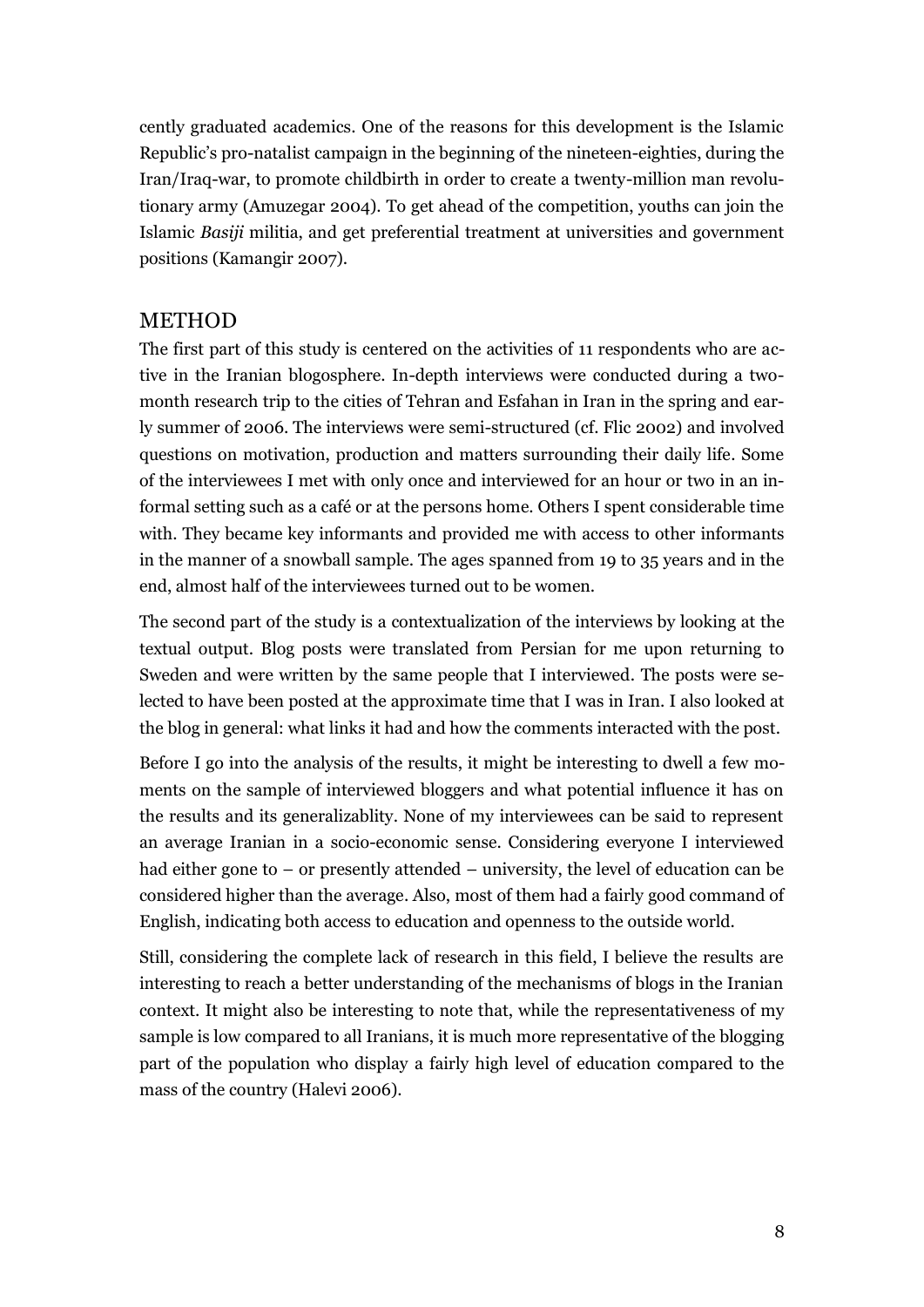# MOTIVATIONS FOR PARTICIPATION

One of the most pressing questions I wanted to understand, with regards to my respondents" involvement, was why they chose to blog and how they related to their own writing and the issues they chose to blog about. Knowing this, it is possible to map and compare their motivations to theories of political participation. The answers to how it all got started were very diverse, and their relationship to their writing was just as individual. Most of the interviewees viewed their own blogging as non-political.

Omid, a 24-year-old student tells a typical story. At the beginning, he was mostly curious on how it worked, almost from a technical aspect. He told me he wanted to know what it was like after reading a newspaper article about Iranian blogging and how it could be done in Persian. He tried setting up his own server. But, as he started writing and got more in to it, he found that he received a lot of comments and appreciation by readers, and he saw the number of visitors to his blog increase quickly. Nisa, a 25-year-old student tells a similar story:

I started blogging two years ago, after a friend showed me how to do. I was fascinated right off the bat. Sure, it was scary to put yourself out there, but at the same time it made me feel good.

Mehdi, a 35-year-old bank clerk with a vivid interest in poetry and literature says that he started blogging mostly to get his own poetry read by others and receive feedback in the form of comments.

My poetry is my life. It is what I live for. The whole world can be found in a poem, and I enjoy the fact that others get to read my work.

Miryam, a 25-year-old student, tells yet another similar story of how she came in contact with blogging:

A cousin of mine showed me the blog portal, that was fairly new at the time, and I really hate working with computers, but it was so inspiring to be read and be able to express myself. It was simply worth having to learn the technicalities because the reward was so great.

For the purpose of our discussion here, the above inspires two central points of departure. First, among the respondents, starting blogging was not deliberate. What became clear in many of the interviews was that taking up blogging almost wasn"t a conscious decision, but rather something my interviewees seemed to stumble into after being introduced to the practice by someone else. Second, the rationale for continuing blogging is often that of self-expression and a rewarding feeling when being read and receiving comments to a post. Most mention self-fulfillment as a very important part of blogging and it is apparent that it is important to everyone.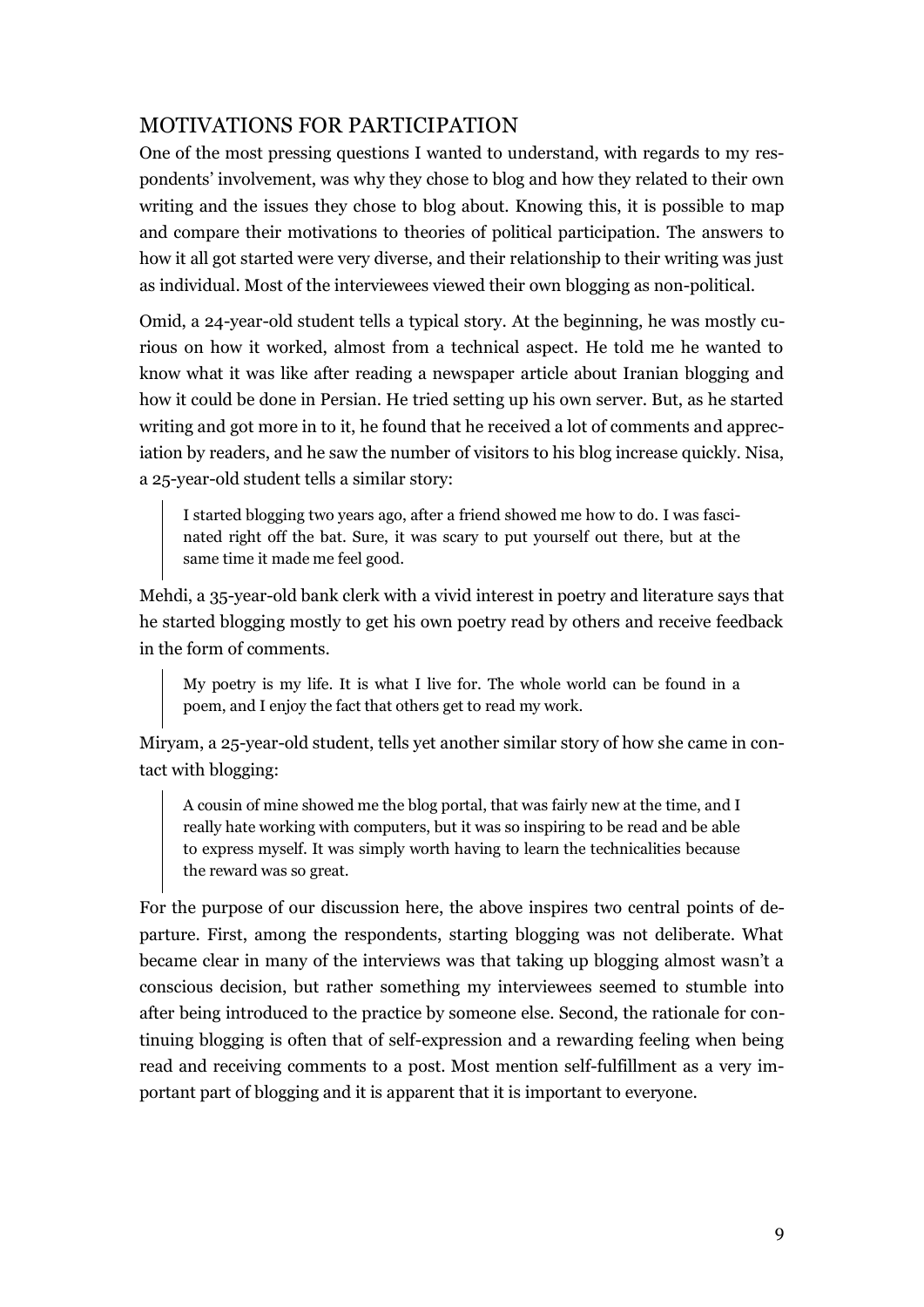# Writing about politics

Some however, also express that there are other issues that come into play. Such as the need to voice opinions about the society. This was a somewhat sensitive subject in the interviews, and had to be explored with caution in order not to make a respondent feel uncomfortable. Roozbeh, a 35-year-old engineer, says that he blogs mostly about reflections he makes about life. Sometimes, his thoughts have to do with societal matters, he says, something that he has seen, for example, that made him angry or disappointed. Somewhat reluctantly, he admits that there is a portion of political criticism in what he writes. He summarizes this and says with a smile:

It feels good to get things off your chest. In a way I guess you could say that I feel free when I blog.

Interestingly enough, during the interviews Roozbeh refused to provide many hints about the nature of the issues he discussed, and disclosed only that he blogged mostly about mundane and everyday things. When reviewing his blog at a later stage, it became apparent that his political involvement was probably bigger than he gave himself credit for (for a lengthier discussion on the content of his blog, see below).

One blogger who describes himself as writing politically from time to time is Farshid, a 28-year-old recently graduated student. He operates both a Persian and an English blog, the latter which he sees as a way of practicing his English. Occasionally he says he "can"t suppress" his sentiments and writes, according to himself, about what he really thinks about certain issues – although he tries to keep a low profile:

I really don"t write that strong stuff. Not with any Western standards, at least. But I would probably be deemed being an enemy of the Iranian state. The thing is that I link a lot to other bloggers too – foreign blogs written by expats, among them. So, I associate myself with the "wrong" people who are dangerous in the government"s eyes.

Another blogger whom I interviewed, Azadeh, a woman about 30 years of age, is writing a group blog together with some friends. I was invited to have dinner with her and her family, and as our talk evolved, it gets more and more obvious that Azadeh is a very politically opinionated woman, with many clear views on societal matters:

But I don't dare blogging about these things. At least not in the open. But, sometimes you can write something and mean something else, and your readers understand this.

She says that running a group blog feels safer than having your own, somehow. For this added perception of security she says she"s not that afraid of being filtered. But at the same time she points out that she realizes that this is a false security. It is in such moments that it is so easy to cross the invisible line and get yourself into trouble, she says. I asked her if she had ever considered blogging in English, considering that her command of the language was excellent and that she was a very opinionated person: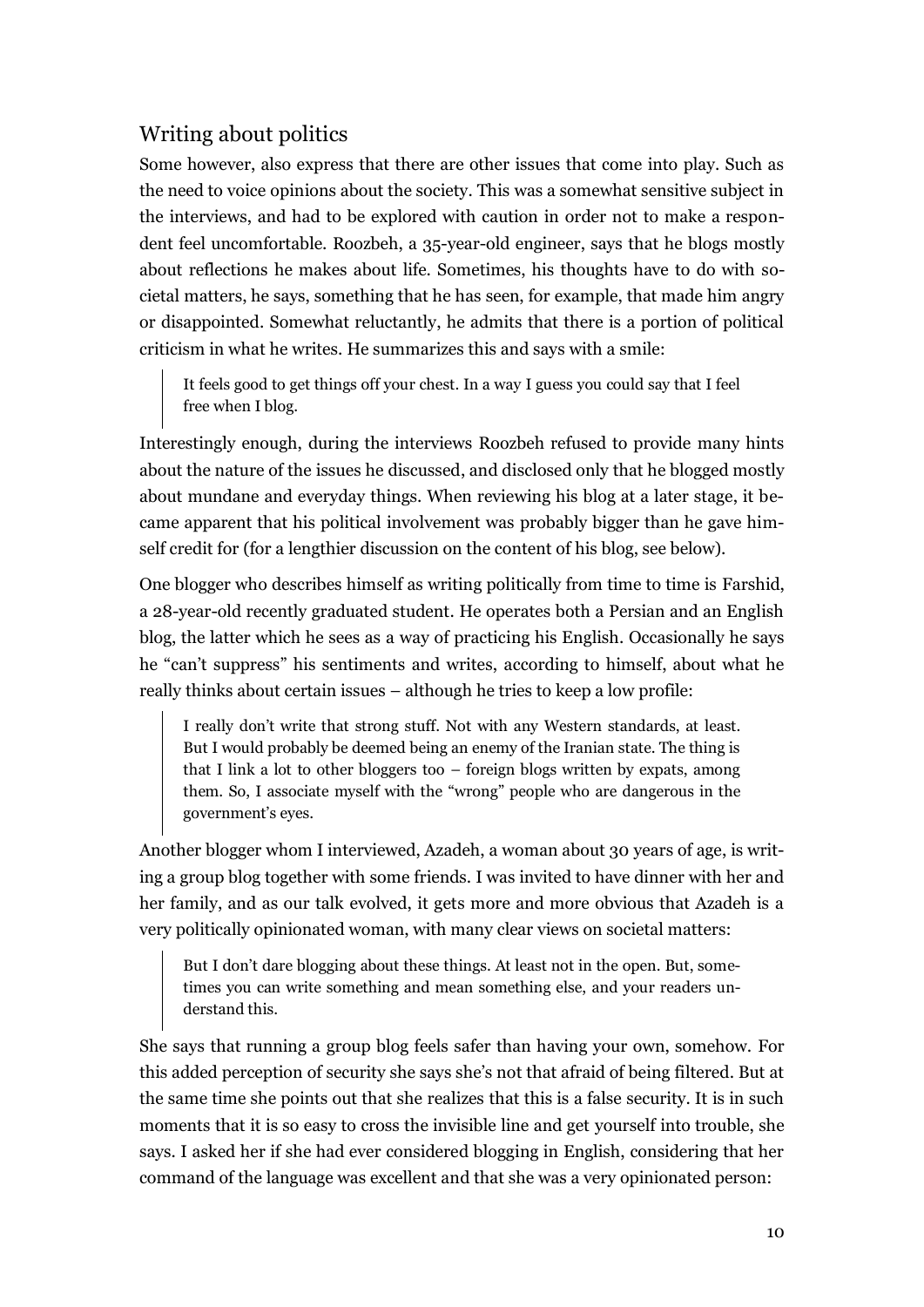I don"t know if I could restrain myself from talking about Iran in a way that would make a lot of people very, very angry with me. And I don"t dare to risk that, for the sake of my family. […] We"ll see – maybe I will one day – who knows? In a way it would be very nice to do it. If you in the west only know how it is to live here! Especially being a woman in this country! Always there's someone else telling us how to live our lives. It's not about the veil, really, it's the simple fact that someone else is in control over what I wear. That"s the stuff I would write about [if I had an English blog]. But it's much too dangerous.

Ehsan, a 28-year-old graduate student has a different story that is interesting in this context. He works at an Internet café and is both opinionated and technically adept. But, he has chosen not to blog, as he got into a lot of trouble in the student revolt of 2003 and is scared of what might happen to him if he got involved again.

I had enough that time [at the student revolt]. I'm afraid, it's as simple as that. My mom was beside herself at that time. She didn"t want anything to happen to me, like they did to my uncle who was sent to jail at one time. So, I promised her not to do anything stupid ever again. So, I refrain from blogging – for my mother"s sake.

From the relatively few accounts of political blogging that was done by the interviewees, three major synthesis can be drawn. First, some of the interviewees were involved in, what they themselves considered to be, political blogging. But the efforts are not very planned or organized but rather act on impulse and bursts of anger. Second, those who get involved in political blogging have a clear understanding on where the limits for their expression go, and what one can say before it gets too dangerous. Third, for some the dangers of reprisals even bar them from getting involved at all, or to allow their blogging to evolve in a certain direction – even though the political interest is there together with access to the required technology as well as the knowledge needed.

## Redefining "politics": Women"s participation

A clear difference between the Iranian public sphere and the Western use of the term is the position and situation for the women within that sphere. In Iran, women participation – in itself – can be seen as a political act as they have never been able to take part in the public sphere before. Noushbar, a 19-year-old photographer, has her own theory why blogs are so popular in Iran:

In our culture we hide things. We practice self-censorship on parts of our souls. Especially we women – we are forced to hide certain things because someone deemed them inappropriate to discuss in public. Therefore, I"m always afraid that [the government] will stop me from blogging.

Another example is Nisa, a 25-year-old medicine student, who writes some kind of diary, sharing experiences and daily activities as well as thoughts and opinions. She says that the only thing she wouldn"t write about is sex. Marital problems would be okay, since she writes under pseudonym, she reasons. Nisa considers her writing to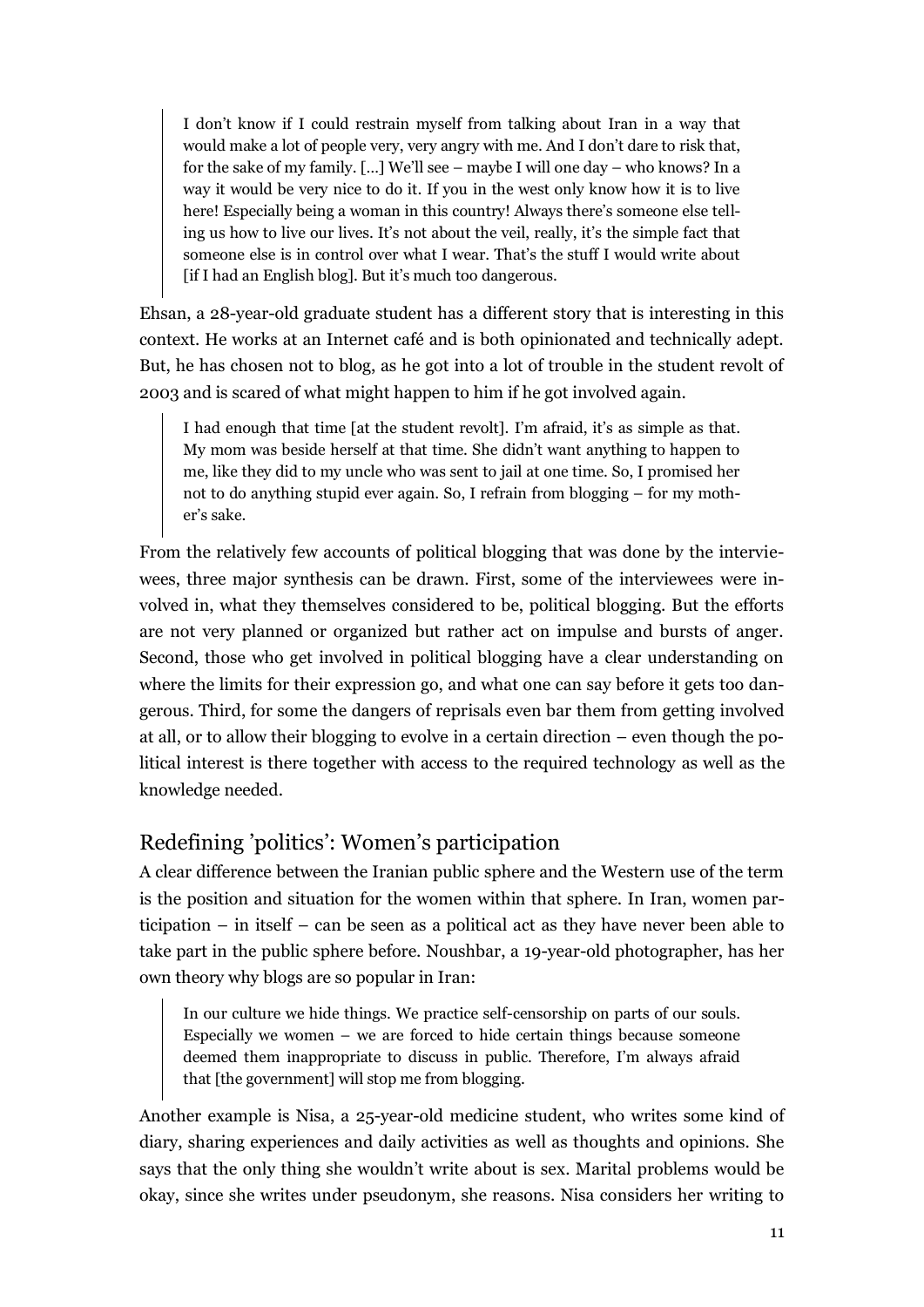be non-political in nature, although she adds that just writing about these things so openly can be controversial. She says:

But somehow that is also the charm of the whole thing: the tingling sensation of doing something forbidden.

She is not the only one of the women interviewees that expresses how the disclosing private matters can stir considerable emotions. When Saba, a 27-year-old computer programmer, started to blog a few years ago she used her real name. She was quickly seduced by the format of blogging and the freedom of writing. However, she says that she was constantly afraid of reappraisals from the government. She was writing a diary of her daily life, and considering she wasn't always doing things that were considered accepted by the government, things started to get dangerous, she says. Every once in a while her blog was attacked by people who thought she was too open with her private life. The attacks were very, very harsh and targeted her personally – and especially as a woman. One instance when these attacks became very intense was when she left the recipe for her favorite cocktail on the blog. Alcohol is forbidden in Iran, and a woman drinking is particularly frowned upon. In this case, she even admitted to like drinking, which only made matters worse. She says:

There was a terrible fuzz about the whole thing. I got called all kinds of things, and looking back I must say I was probably lucky that my blog didn"t get filtered.

Together, these accounts tell the story of how the private and publics sphere conflict with each other. Women are expected to have a less prominent place in society and especially in public sphere. Although Iran is better at integrating women in many places of society (Harrison 2006) than many other Islamic countries, but a lot of places are still off limits (Khosravi 2003:71) – for example the many traditional teahouses, something which easily makes for a habermasian reference. The position of women in the Iranian society is very complex, but in brief, there is a dichotomy between the *Muslim public* and the *female private* that permute the society at large (Khosravi 2003:70). The situation can also be related to Fraser"s (1992) critique of Habermas" model, and calls women participation a *subaltern counterpublic* where "members of subordinated social groups invent and circulate counterdiscourses to formulate oppositional interpretations, interests and needs", although here the counterpublic is accessible for anyone to read, and that could explain the clash.

## Building Networks

Certain traits seem to be unique to the Iranian blogging culture. One such example is the fact that many readers write a short "thank you" after finishing reading a post. This is much less common in the Western blogosphere, where comments are reserved for longer replies on the issues at hand. When asked about it, many of my informants responded that it was the Persian way and that it was considered courteous – "a kind of tip of the hat", as one informant said. Some respondents, of both sexes, also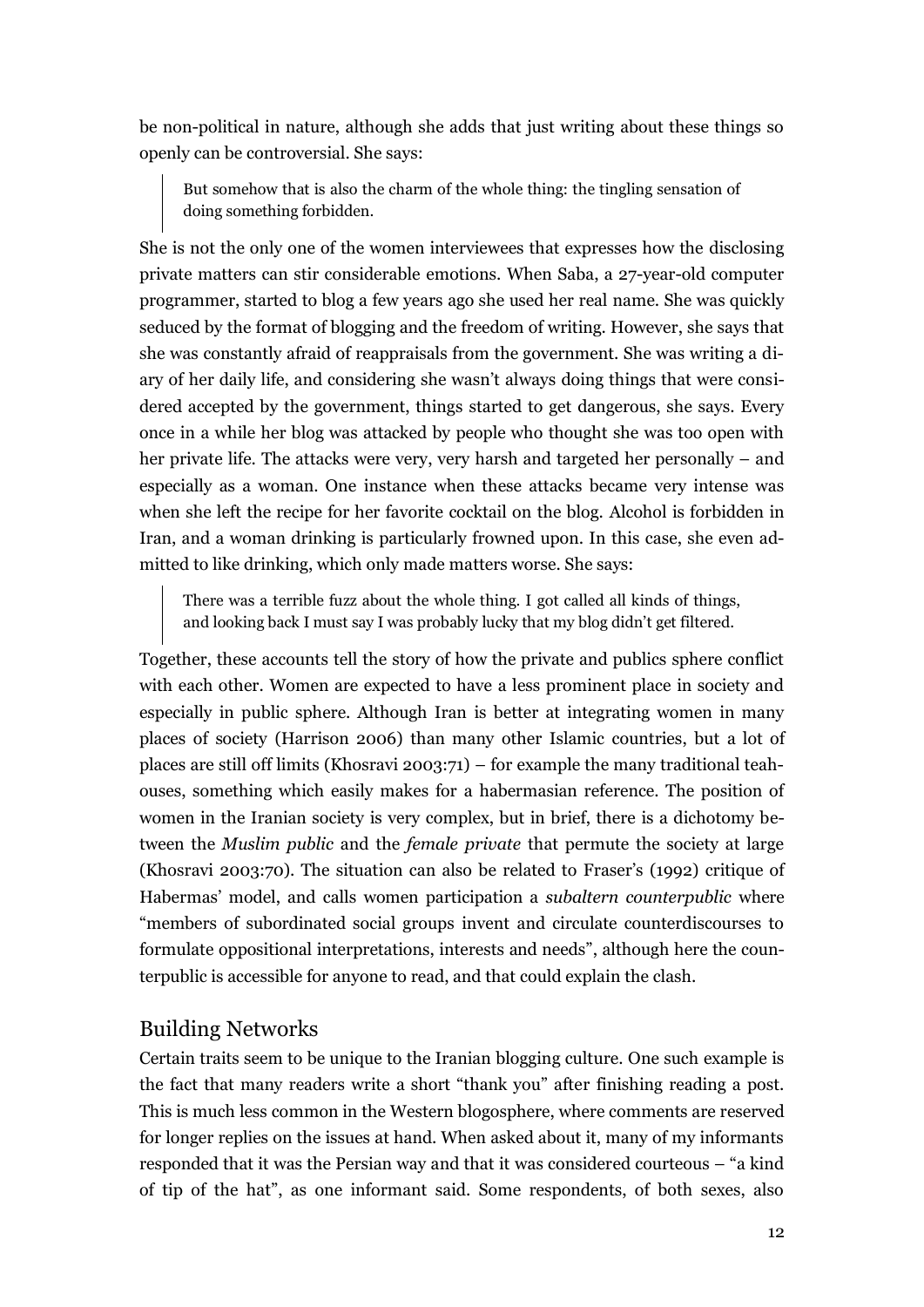claimed that this was a much more common sight on a blog written by a woman, and when the commenter often  $-$  in these cases  $-$  where men. When asked about their theories on the behavior, they explained that it is, in the Iranian society, very few occasions when a man is allowed to approach a strange woman, and that it probably can be attributed to this. This, they emphasized, should not be considered a pick-up attempt, but rather a subtle way of getting in touch with a part of society that is usually hidden from view.

Miryam talks about the comments she receives:

It is because it is so difficult for boys and girls to meet and talk in real life. That"s why so many guys write comments and seek contact that way. The funny thing is that girls don"t do the same. Not quite. The guy is supposed to take the active role. I think girls read blogs just as much, but we don"t say things that are not necessary. We ask when we have a question, or encourage the author if he or she wrote something good, but not just to get attention.

From a technical point-of-view, there are features that seemed to be missing from the Persian blog hosts at the time, among them the possibility to use Trackback (or Pingbacks).<sup>4</sup> Such feature could help increase the creation of dynamic and informal networks and thus help organize the authors.

#### BLOGGER OUTPUT

To gain a better understanding of the contexts of some of these blogs, and what was actually said in the posts, I decided to take a closer look at some of the posts written (roughly) during the same time-period as my field study in Iran.

Something fairly common, in the textual output of the interviewed bloggers, is a close relationship to culture. Poetry and literature is something many blog about, and some also publish their own material on their blogs. Consider the example of Noushbar, whose posts are very condensed and abstract, a kind of a conversation, almost resembling a poetic process or even a stream-of-consciousness exercise:

Do you know, my love, that this is a stream / and you will not return thirsty.

Nisa continues along the same lines and, using metaphors, she paints a vivid picture of something we can only guess:

Then I saw a colorful butterfly, with two deep-red wings. The butterfly landed on my shoulder and it felt so good; just as if I"ve met someone dear to me, someone I grew up with. The butterfly said: "I"m sorry", and I replied "No, there"s no need to apologize – there are certain things that I need to hear from time to time". Thank you, Mr. Fahtehi, for helping me getting to know my butterflies.

The involvement in directly political issues, in the sense that they are oppositional to governmental policies, is very rare in the studied material. Yet, Roozbeh stands out from the others with a very explicit criticism to the actions of the government: In the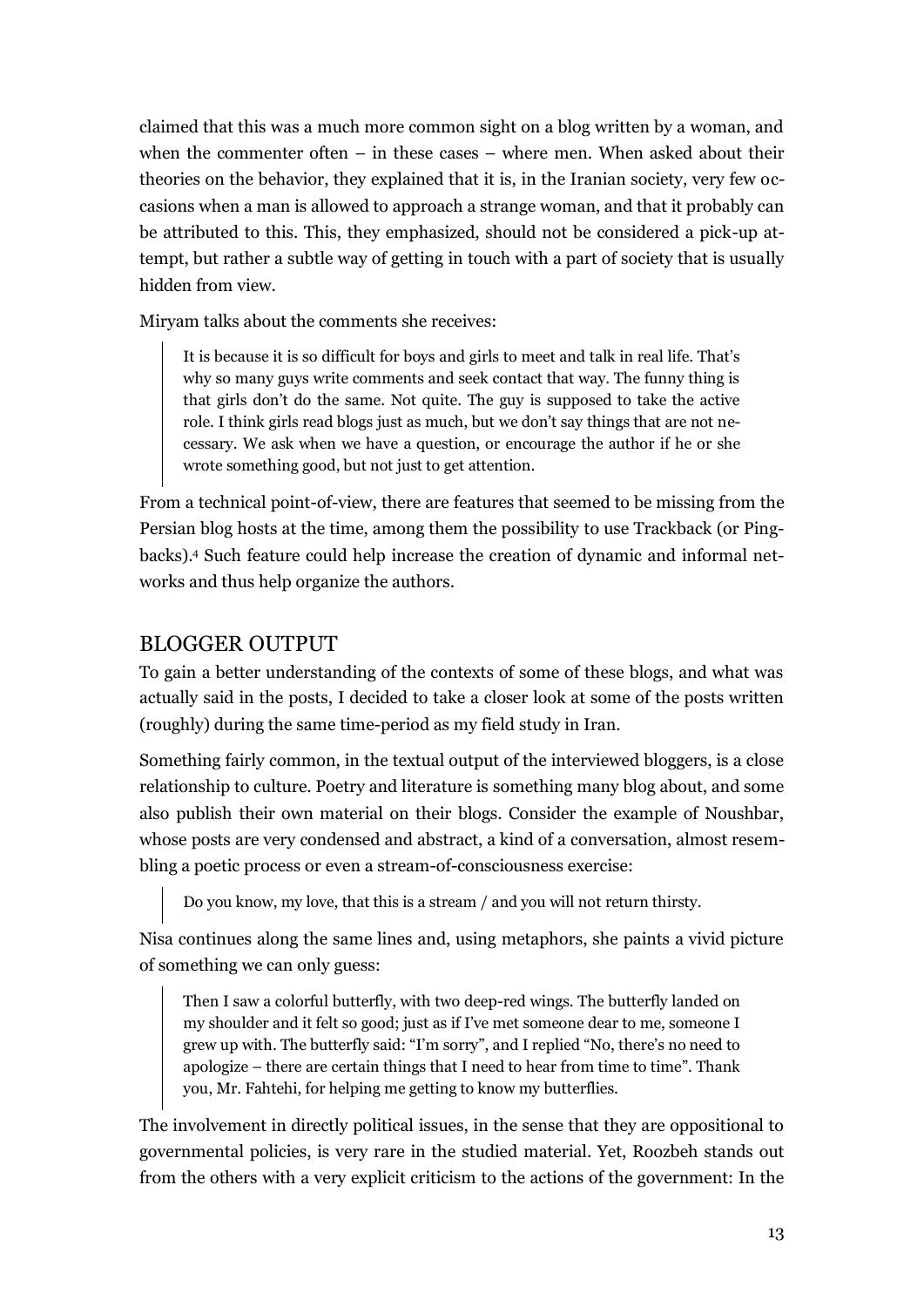first week of May 2006, the Iranian intellectual and political philosopher Dr. Ramin Jahanbagloo<sup>5</sup> was arrested by security forces in Tehran. Reading Roozbeh's blog from the days immediately after the arrest is makes it very evident that he was indeed extremely critical of the regimes actions and was not afraid to voice his concerns. One of the postings included a long quote from Dr. Jahanbagloo's writings, where he ventures into what he describes as being the limits of the non-violence strategy. Reading this post with the backdrop of the arrest, makes it clear without any doubt that Roozbeh believes that the non-violent strategy of reform is no longer working, and that something needs to be done to come to terms with the situation in Iran. He does not explicitly call for a violent resolution, but clearly he does not think that more of what is practiced now among the elites is a way forward. This can be seen as a direct provocation and almost a call to arms.

#### Roozbeh writes:

I know now that I have to do something. I must be active – I can no longer just sit among friends and discuss minimalism and worship the god of postmodernism. [...] In the years since the election I've felt many things. At first I was angry at the Iranian people for so easily letting the opportunity for change escape us, but I"ve come to understand that humans are relative beings. […] I"ve seen women walking the streets crying, because her old black-and-white television-set just broke; I"ve seen families who live seven people in a studio apartment. To these people democracy is not so important. If you are hungry, the Khatami's and the Ahmadinejad's are all the same. Whoever gives you something to put on the table is your savior for the day. Now, I must go into the society and talk to people; listen to people and get to know the situation of the poor and misfortunate.

The post with the quote from Jahanbagloo is also commented by a few people, one of which says that he understands the regime's concerns with Jahanbagloo, if this was the kind of writing that he did. Roozbeh replies to the commenter, and they engage in a short discussion. This interaction between reader and writer – so typical of blogs – is a process where, if used thoroughly and thoughtfully, the author can get knowledge back from the people he is writing for. The idea of quoting an arrested dissident in a blog post must be considered a very daring move – particularly keeping in mind that Roozbeh blogs under his own name, without the added security of hiding behind a façade of anonymity.

Farshid enters the world of religions interpretation, *fiqh*, and where it crosses into political territory in one post on his Persian blog. He is critical to the Muslim practice of bigamy, where a Muslim man is allowed to have up to four wives. He says that it is not fair to any of the women, and that it is impossible to "treat them all the same" – a clear criterion set by Mohammad and stated in the Koran. His readers seem to agree, judging by the comments, that this should be banished since the practice cannot be considered modern.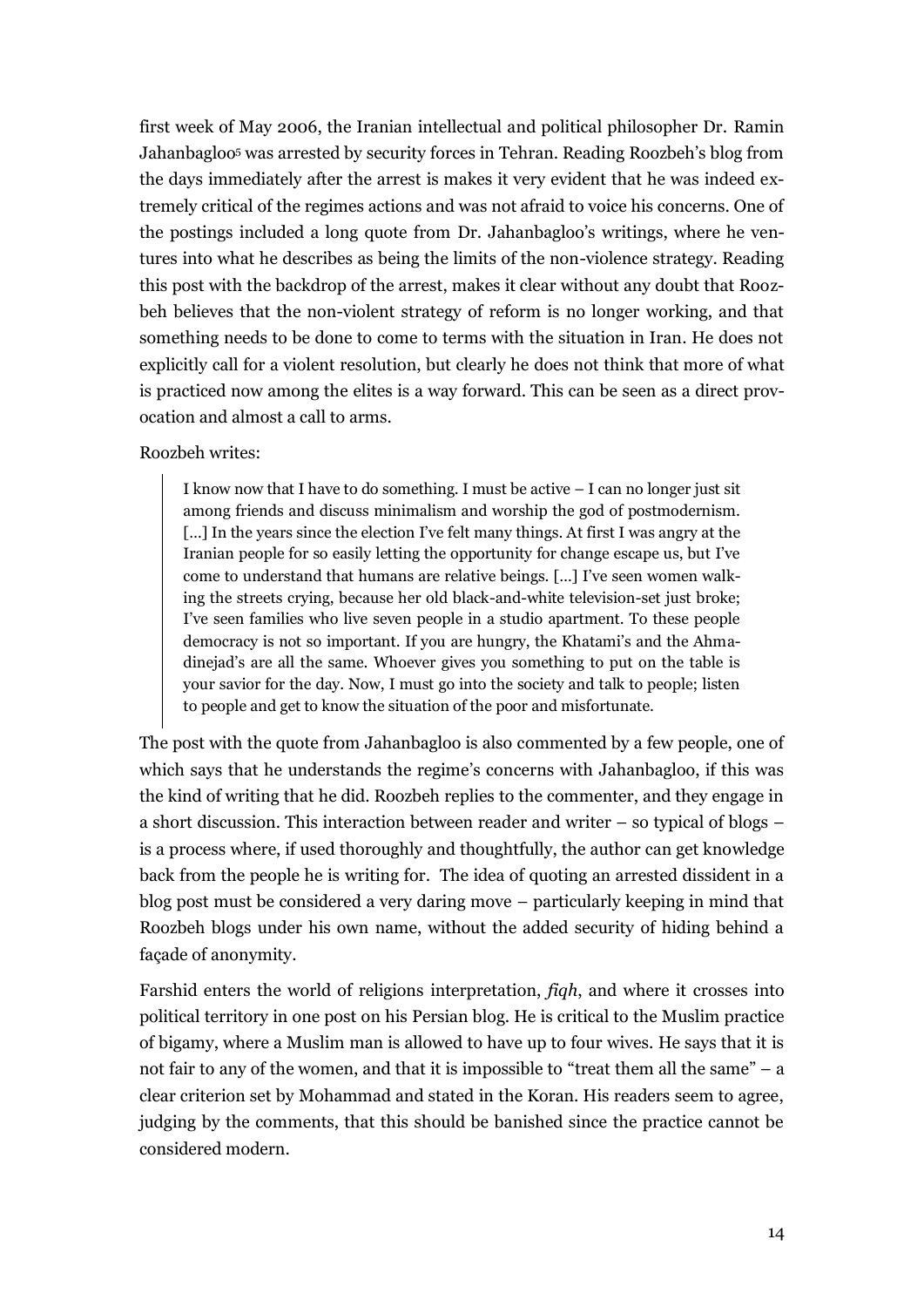# CONTROLLING THE PUBLIC

The counter-reactions from the Iranian government can be discussed in terms of Dahlgren's dimensions (2005:148). The regime's influence primarily affects the first dimension where the imposed bandwidth limitation on broadband access severely hinders development and new services to be introduced and gain momentum (Kalathil & Boas 2003:141, Wilson 2004:391): The Internet, being inherently a symmetric media channel – meaning that in theory, anyone who can receive can also transmit – making the theoretical number of servers connected to the network identical with the number of connected computers. This makes it very cumbersome for a regime to control all the servers and the content hosted on them. Simply put, in order to more efficiently control the content of the network, the Iranian regime needs to limit the number of physical servers. A bandwidth limitation is an extremely efficient way of doing so, because it is next to impossible to host a website on a server with no more than 128 kbps of available bandwidth. People who wish to make content available on the Internet, are thus left with the only option of hosting it centrally somewhere, without the possibility of hiding behind passwords or others means to limit access to a certain number of people or group.

To limit the second dimension of Dahlgren"s definition, the representation, the Iranian regime has opted to make all website owners register their webs with a central agency in order to fight anonymous opinions and sites. Note that a failure to register does not automatically result in being blocked – or that registration is not a guarantee *not* to be blocked. What this policy really is about is a *carte blanche* to censor arbitrarily while citing due cause. Also, it is bound to cause a lot more self-censorship since a registered author is fully aware that his actions are traceable, thus creating a virtual panopticon of surveillance.

# **CONCLUSIONS**

The bloggers in this study all got introduced to blogging more or less by chance. They tried it, liked it and continued. This means that there was never a conscious decision to get involved in any kind of public sphere in order to influence other people. However, although most of the respondents claim to write only for their own amusement, several of the respondents started to make posts about things that could be perceived as political – using a wide definition of that word. In analyzing the interviews the women respondents were clear on that their activities differed from those of men, and they gave several examples on strategies they had to have to protect themselves. This way of challenging the idea of the *umma*, the Islamic community and its strong traditions, is definitely a revolt of sorts, but at the same time the women were aware of the ever-present danger of being filtered or worse.

Without doubt, the participation in the public sphere, or at least in an alternative public sphere, has increased. For certain groups of people, most notably women, this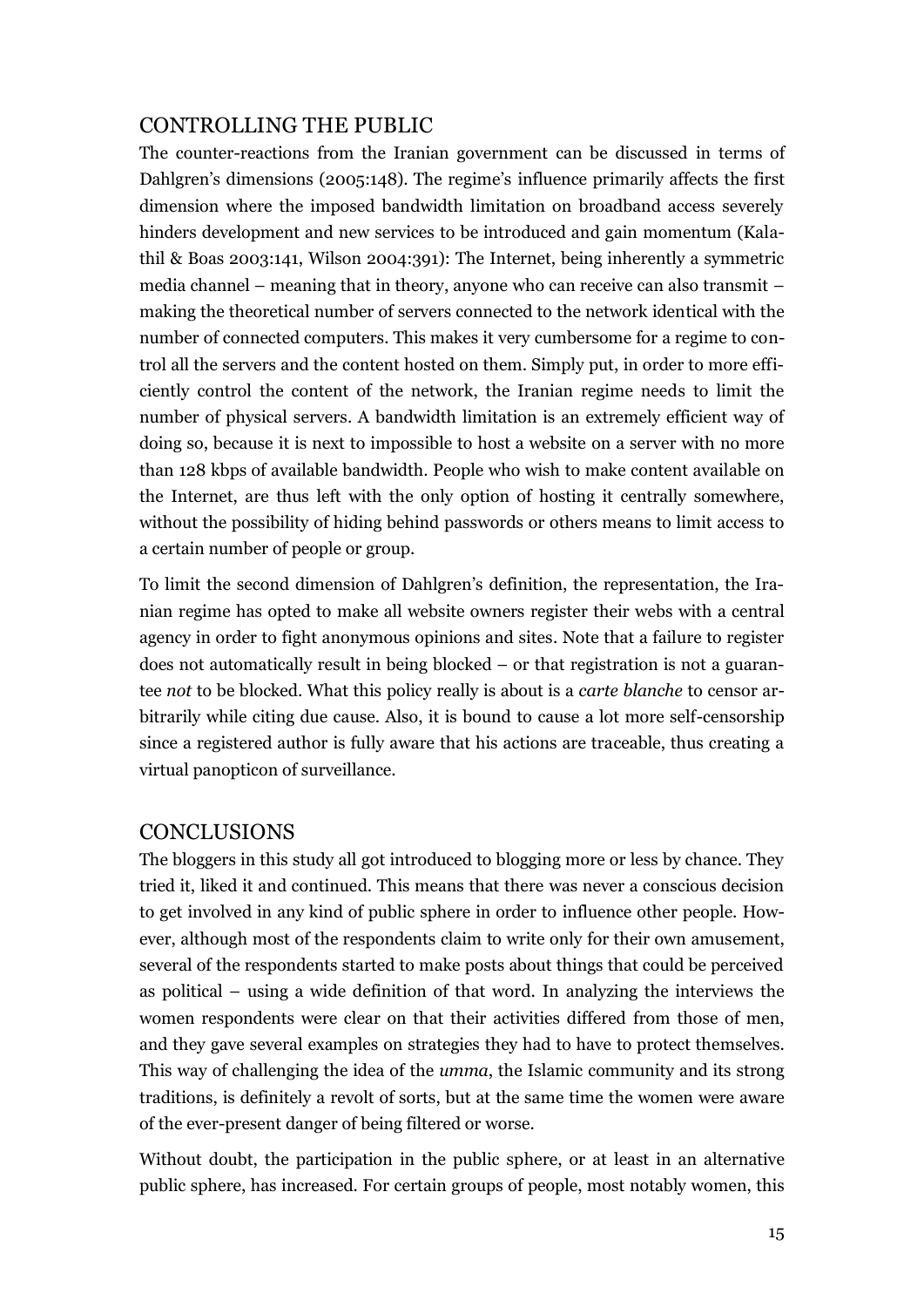development is even more important. Still, there are severe problems for people writing about certain issues, and the debate cannot be considered to be free in a habermasian way. Such a place would require that a discussion is, in principle, open to anyone and any subject.

The output of the bloggers participating in this study cannot be considered to be very political in a traditional sense. Those who are find themselves limited in their expressions and fail to express themselves beyond using metaphors and metonyms. Organized politics is nowhere to be seen. One reason for this reluctance to be political is due to self-censorship as a result of being afraid to be filtered, and thus losing a great part of their prospective audiences. Therefore, the method of the Iranian government to filter sites that they object to is very successful in controlling the use of the Internet and the expression of the people. It is also something that stops people from taking up blogging in the first place, as one informant showed. The informal networks described by my interviewees are based around courteous greetings rather than organization and strengthening of a group. Technical tools that could support the creation of networks are not on offer by the Iranian blog hosts.

Taken together, all these things tend to confirm the skeptical theories that technological advancement does not automatically lead to increased political participation, pluralism and eventually increased democratization.

There is unfortunately a difference between how we would want the world to work, and what we can find empirical evidence for. Optimism is strengthening in so many ways, but taking certain "truths" for granted might prove to be counter-productive in the long run. In the empirical material presented in this study, one thing is clear: repressive states are repressive also on the Internet. Developments in ICTs cannot be iterated to translate to democratic development: the Iranian government is indeed very good at adopting policies that greatly reduce the technologies usefulness in providing a safe haven for free expression and reach the ideal public sphere.

Still, this study also shows that there is a lot of creativity among Iranian bloggers. This is something that would seem to suggest that people's inherent need to express themselves is a powerful force. The blogging community can have a great role to play in an evolving democracy – but evidence would suggest that it cannot be the prime instigator of such change. It is important, however, to also consider time as a factor and that may allow for some optimism. A systematic strengthening of the civil society – using Putnam"s definition where more individual efforts are also considered to be beneficial – can surly, over time, prove to be consolidating beyond what can be seen at this point in time. Thus, while ICT impact on democratizing processes can"t be seen right now, there is nothing saying it won"t prove to be a valuable tool in the future. That however, would require a governmental policy change to happen.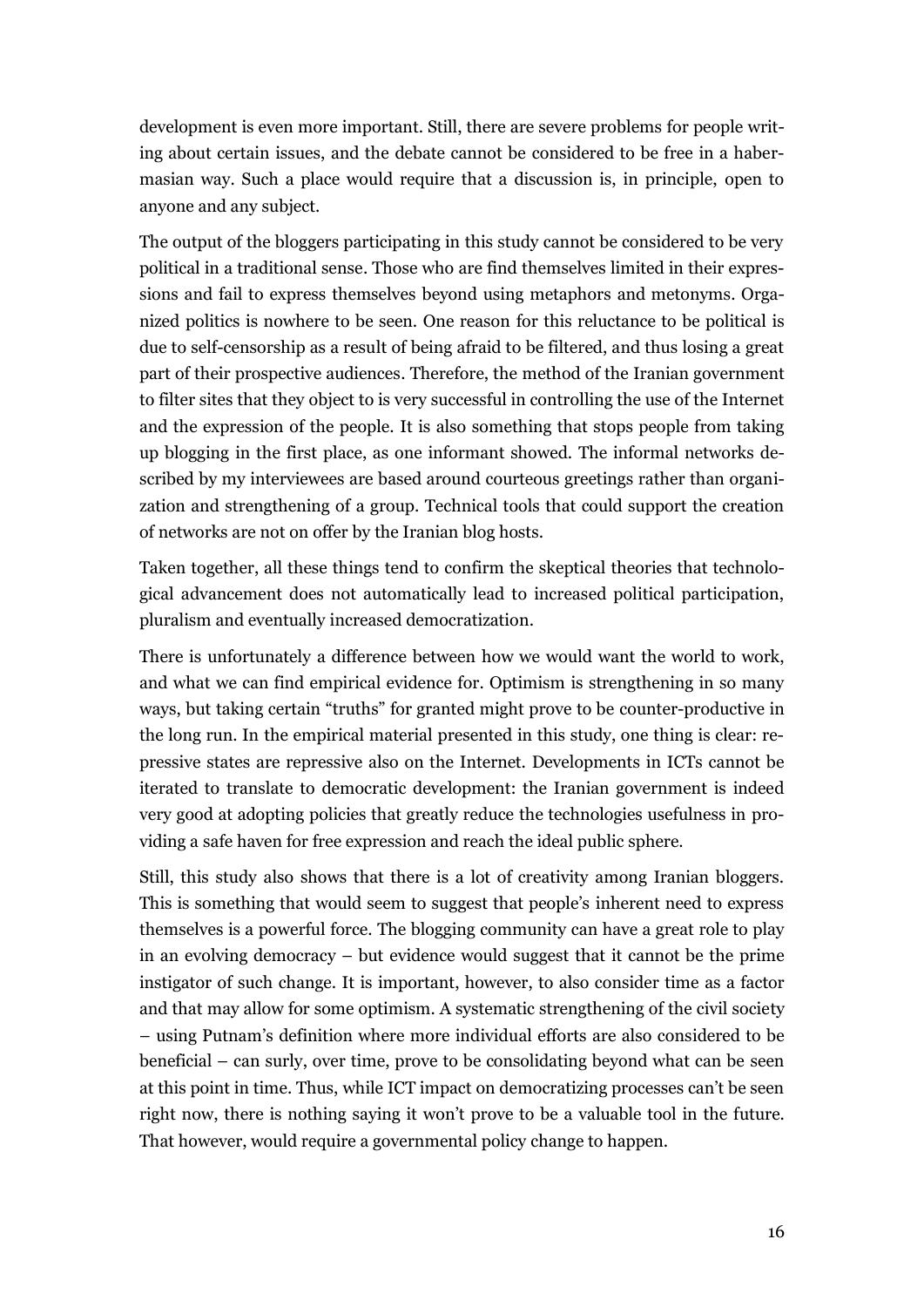#### **NOTES**

<sup>1</sup> The statistics from *Megawatts Marketing Group* is a composite of figures from *Nielsen/Netratings* and from *International Telecommunications Union (ITU)*.

<sup>2</sup> The figures are split between hosts in this way: *Persian Blog*: 520,000 blogs, *Blogfa*: 55,000 blogs, *Blogsky*: 20,000 blogs, *Mihanblog*: 25,000 blogs, *Parsiblog*: 7,000 blogs and *Perianlog*: 9,500 blogs. (One can only assume that the 63,500 blogs that are unaccounted for in relation to the total of 700,000 are hosted on private servers or on sites outside Iran.)

<sup>3</sup> 128 kbps is, with any Western standard, extremely slow and can in most cases not even be found on the market. The speed can also be written as 0.13 mbps in order to make it easier to compare it with the speeds Westerners are used to. The most common in Sweden for example, is currently 24 mbps – around 200 times faster than the Iranian legal maximum! A vintage modem connection is around 56 kbps, which makes Iranian "broadband" only twice as fast.

<sup>4</sup> This is a feature where the publishing systems connect to exchange information to notify another system when there have been an update. For example, if *Person A* has written a post that *Person B* comments on his blog, a trackback notifies *Person A* that *Person B* have replied and a link pointing to *Person B* is automatically inserted on *Person A*"s blog. This is usually considered to greatly increase the exchange of information and create strong social networks amongst bloggers.

<sup>5</sup> Dr. Jahanbagloo is one of the members of the Iranian intellectual movement, with much of his writing focused on constructive dialogue among divergent cultures. He has contributed significantly to understanding of Western philosophy in Iran and has written numerous books in Persian, English and French, as well as several articles, about Western Philosophy and Modernism. He was an adjunct professor of Political Science department in University of Toronto when he was in Canada. He has been the Head of Department for Contemporary Studies at Cultural Research Bureau.

#### BIBLIOGRAPHY

- Amuzegar, J. (2004) "Iran"s Unemployment Crisis" in The Middle East Economic Survey, Volume XLVII, No 41, 11 October 2004. http://www.mees.com/postedarticles/oped/a47n41d01.htm (2007-06-06)
- Anderson, J. W. (1999) 'Internet and Islam's New Interpreters'. In D.F. Eickelman & J.W. Anderson [eds.] *New Media in the Muslim World: The Emerging Public Sphere*, Bloomington: Indiana University Press.
- Bohman, J. (2004) "Expanding Dialogue: The Internet, Public Sphere and Transnational Democracy", in P. Shane [ed.] Democracy Online: The Prospects for Political Renewal Though the Internet, New York: Routledge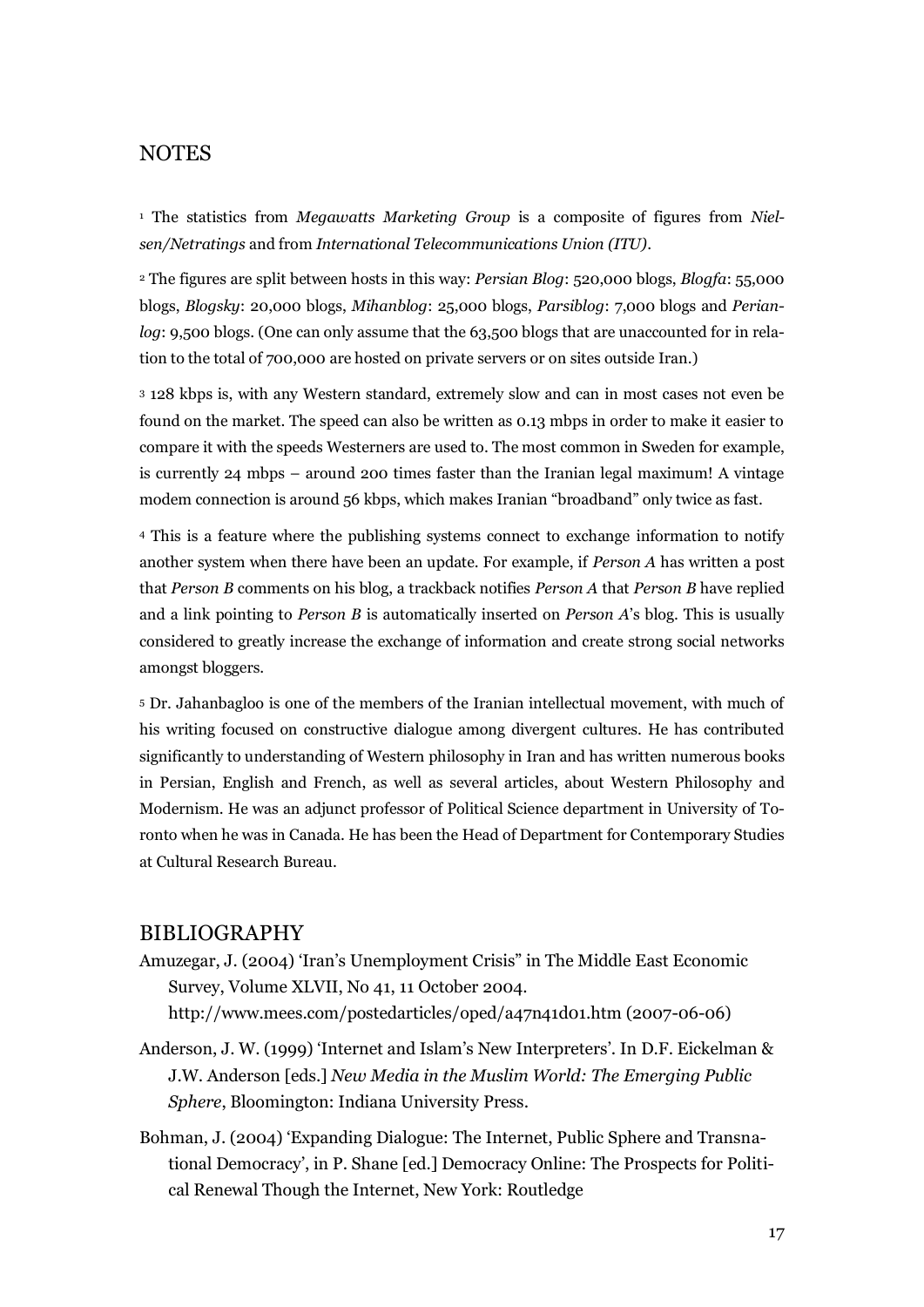Bromley, S. (1994) *Rethinking Middle East Politics*, Cambridge: Polity

- CIA (2006) "The Islamic Republic of Iran" ur *The CIA World Fact Book*, http://www.cia. gov/cia/publications/factbook/geos/ir.html (2006-01-23)
- Dahlgren, P. (1995) *Television and the Public Sphere*, London: Sage
- Dahlgren, P. (2005) "The Internet, Public Spheres, and Political Communication: Dispersion and Deliberation" in *Political Communication*, vol. 22, p147-162. New York: Routledge
- EIU (2005) *Country Profile 2005: Iran*, London: The Economist
- Eickelman, DF. & Anderson, JW. (1999) *New Media in the Muslim World: The Emerging Public Sphere*, Bloomington: Indiana University Press
- Fathi, N (2006) "Police In Tehran Remove Satellite Dishes" in *The New York Times,* 15 August 2006
- Flic, U (2002) *An Introduction to Qualitative Research*, London: SAGE.
- Fraser, N. (1992) "Rethinking the public sphere: A contribution to the critique of actually existing democracy". In C. Calhoun [Ed.], *Habermas and the public sphere*. Boston: MIT Press.
- Freedom House (2006) *Freedom of the Press in Iran 2006*, http://www.freedomhouse.org/inc/content/pubs/pfs/inc\_country\_detail.cfm?co untry=6982&year=2006&pf
- Freedom House (2007) *Freedom in the World 2007*, http://www.freedomhouse.org/uploads/press\_release/fiw07\_charts.pdf (2007- 05-07)
- Gardell, M. (2005) *Bin Ladin i våra hjärtan: Globaliseringen och framväxten av politisk islam [Bin Laden in Our Hearts: Globalization and the Emergence of Political Islam]*, Stockholm: Leopard Förlag
- Halevi, J. (2006) *The Iranian Weblog Research Project: Survey Results*. Available online: http://www.persianimpediment.org/research/iwrpresults.pdf
- Halldén, P. (2003) "Salafi in Virtual and Physical Space", in *ISIM Newsletter* (Leiden), no. 13, p. 38. http://www.isim.nl/files/newsl\_13-38.pdf
- Harrison, F. (2006) "Women graduates challenge Iran", from the website *BBC News Online*, http://news.bbc.co.uk/2/hi/middle\_east/5359672.stm (2007-05-07)
- Haynes, J. (2001) *Democracy in the Developing World*, Cambridge: Polity
- Kalathil, S. & Boas, T. (2003) *Open Networks, Closed Regimes*, Washington: Carnegie Endowment for International Peace
- Kaldor, M. (2003) *Global Civil Society: An Answer to War*, Cambridge: Polity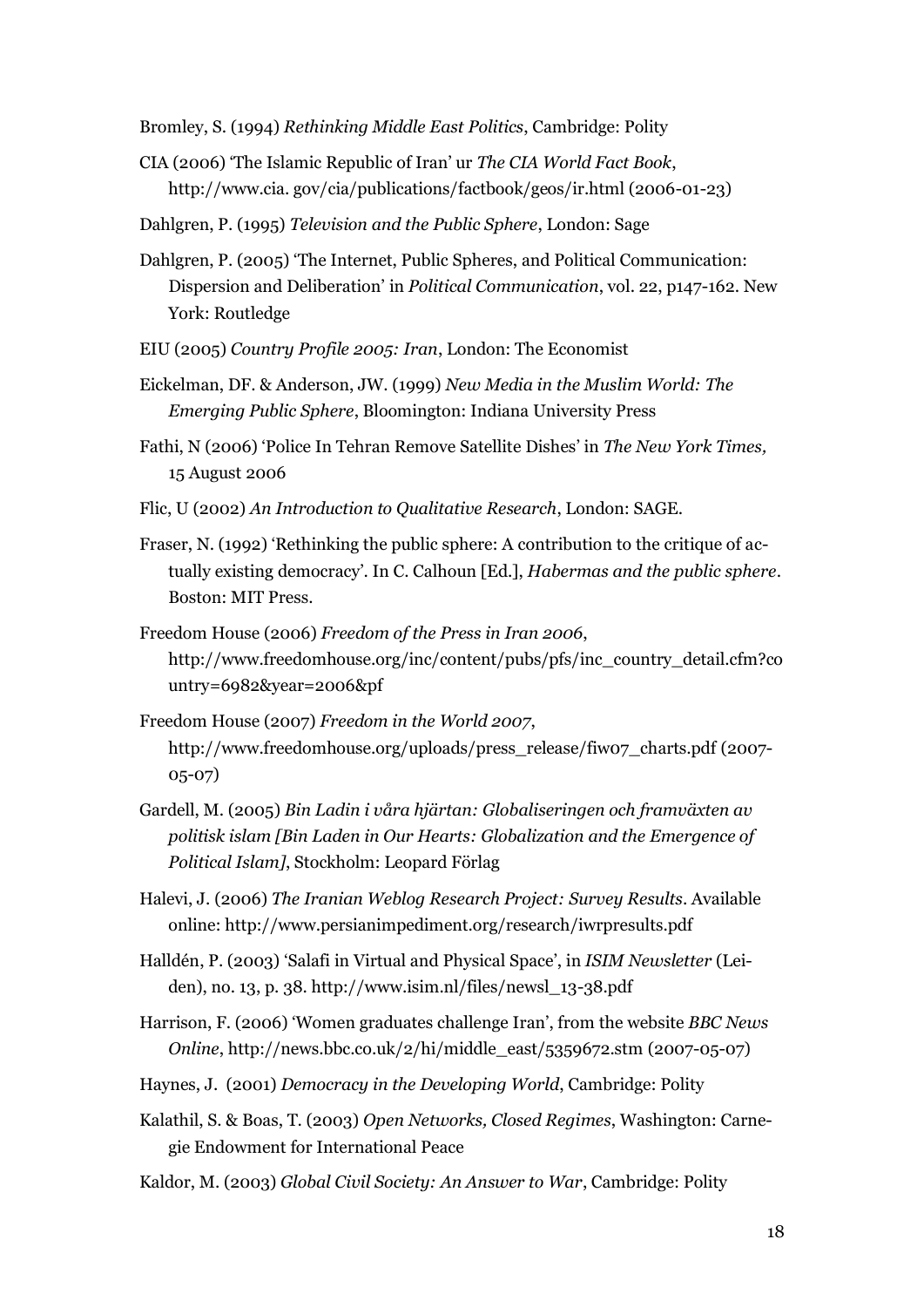- Kamangir, A. (2007) "Let"s All Attend Basij!" from the website *Kamangir: An Iranian looking at Iran as a Foreigner*. http://kamangir.net/2007/05/15/lets-all-attendbasij/ (2007-06-04)
- Khosravi, S. (2003) *The Third Generation: The Islamic Order of Things and Cultural Defiance among the Young of Tehran*. Doctoral dissertation, Stockholm University. Stockholm: Akademitryck.
- Landman, T. (2007) 'Developing Democracy: Concepts, Measures and Empirical Relationships', paper presented to the Swedish Ministry of Foreign Affairs, Stockholm, May 2007.
- Leftwich, A. (1997) 'Conclusion' in D. Potter, D. Goldblatt, M. Kiloh & P. Lewis [eds.], *Democratization*, Cambridge: Polity.
- London School of Economics (2004) 'What is Civil Society', from the website http://www.lse.ac.uk/collections/CCS/what\_is\_civil\_society.htm (2006-11-08)
- Miniwatts Marketing Group (2007) "Internet Usage in the Middle East" from the website *Internet World Stats*, http://www.internetworldstats.com/stats5.htm, (2007-01-22)
- Negt, O., & Kluge, A. (1993) *The Public Sphere and Experience*. Minneapolis: University of Minnesota Press.
- Norton, A.R. (1999) "The New Media, Civic Pluralism, and the Slowly Retreating State". In D.F. Eickelman & J.W. Anderson [eds.] *New Media in the Muslim World: The Emerging Public Sphere*, Bloomington: Indiana University Press.
- ONI (2005) *Internet Filtering in Iran in 2004-2005 - A Country Study*, http://www.opennet initiative.net/studies/iran/ONI\_Country\_Study\_Iran.pdf (2006-01-24)
- ONI (2006) "Strangling the Net: Iranian Censors Plan to Restrict Broadband Access" from the *Opennet Initiative Blog*, http://www.opennetinitiative.net/blog/?p=111 (2007-06-07)
- Pierret, T. (2005) "Internet in a Sectarian Islamic Context", *ISIM Newsletter* (Leiden), no. 15, p. 50. http://www.isim.nl/files/Review\_15/Review\_15-50.pdf
- Putnam, R. (1993) *Making Democracy Work: Civic Traditions in Modern Italy*, Princeton: Princeton University Press
- Riley, D. (2005) *The Blog Herald Blog Count October 2005.* http://www.blogherald.com/2005/10/10/the-blog-herald-blog-count-october-2005/ (2006-12-20)